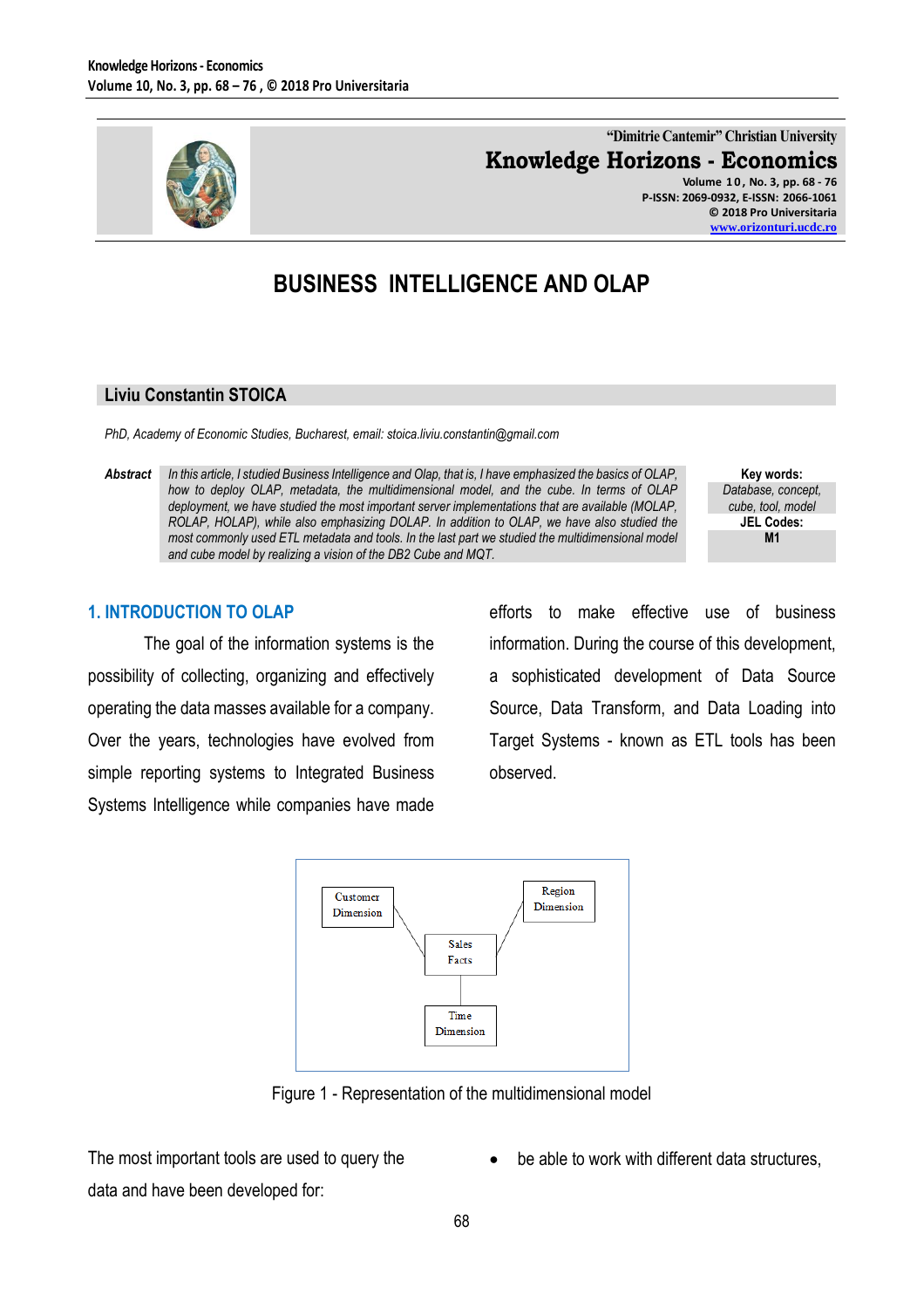- keep up with the development of Web-based technologies,
- to meet the increasing demand for information analysis.

The database technologies have undergone a similar change, full of improvements that seek to meet customer inquiries in terms of information analysis.

Management systems that incorporate relational databases often have to solve largevolume data conflicts and provide users with quick answers to their queries.

The higher the tables, the more complex the data model, the more complex the attempt to provide acceptable responses over time. Additionally, exposing a data model complex to a company analyst brings other problems. An information analyst knows the questions he needs to put in the database. However, if the dataset structure is such that they do not understand how to formulate the query in a way understood by the database, they will have difficulty defining the queries, and productivity will be low.

The growth, enhancement of multidimensional data models has been seen as an attempt by data modelers to structure data in a way that is more easily understood by the information analyst. A multidimensional data model is typically targeted to a particular part of the firm, such as the sales model or the financial model.

The central point of this multidimensional model is the facts table. The facts table is the company's unit of measurement, such as quantities, monetary units, and reports are applicable in certain departments of the firm. The facts table unites, links a number of dimensional tables. These dimensional tables reflect the different ways in which user requirements can be analyzed. For example, for analyzing the facts table, we are interested in customer sales by region and by month. In figure1 a simple example of such a model, "The Data Warehouse Toolkit: Practical Techniques for Building Dimensional Data Warehouses, Ralph Kimball, John Wiley, 1996".

# **2. ONLINE ANALYTICAL PROCESSING (ONLINE ANALYTICAL PROCESSING)**

The Online Analytical Processing Concept is conceptual to be able to analyze business-related facts through multiple business dimensions. Online Analytical Processing is the concept that is being exploited with Online Analytical Processing (OLAP) technology. Using OLAP technologies, the company's measurement units can be analyzed by size.

Each dimension is typically expressed as a hierarchy. For example, the Time dimension could be expressed as an Hierarchy Year, Quarter, Month, Week. Queries are then an expression of units of measure (or facts) for an annuity part of a multidimensional database. The term part is used to describe the range of facts that all possible queries can access at a certain level per dimension for all the set of dimensions. An example is represented in figure 1.2 where four dimensions can be observed: Time, Store, Client, and Product.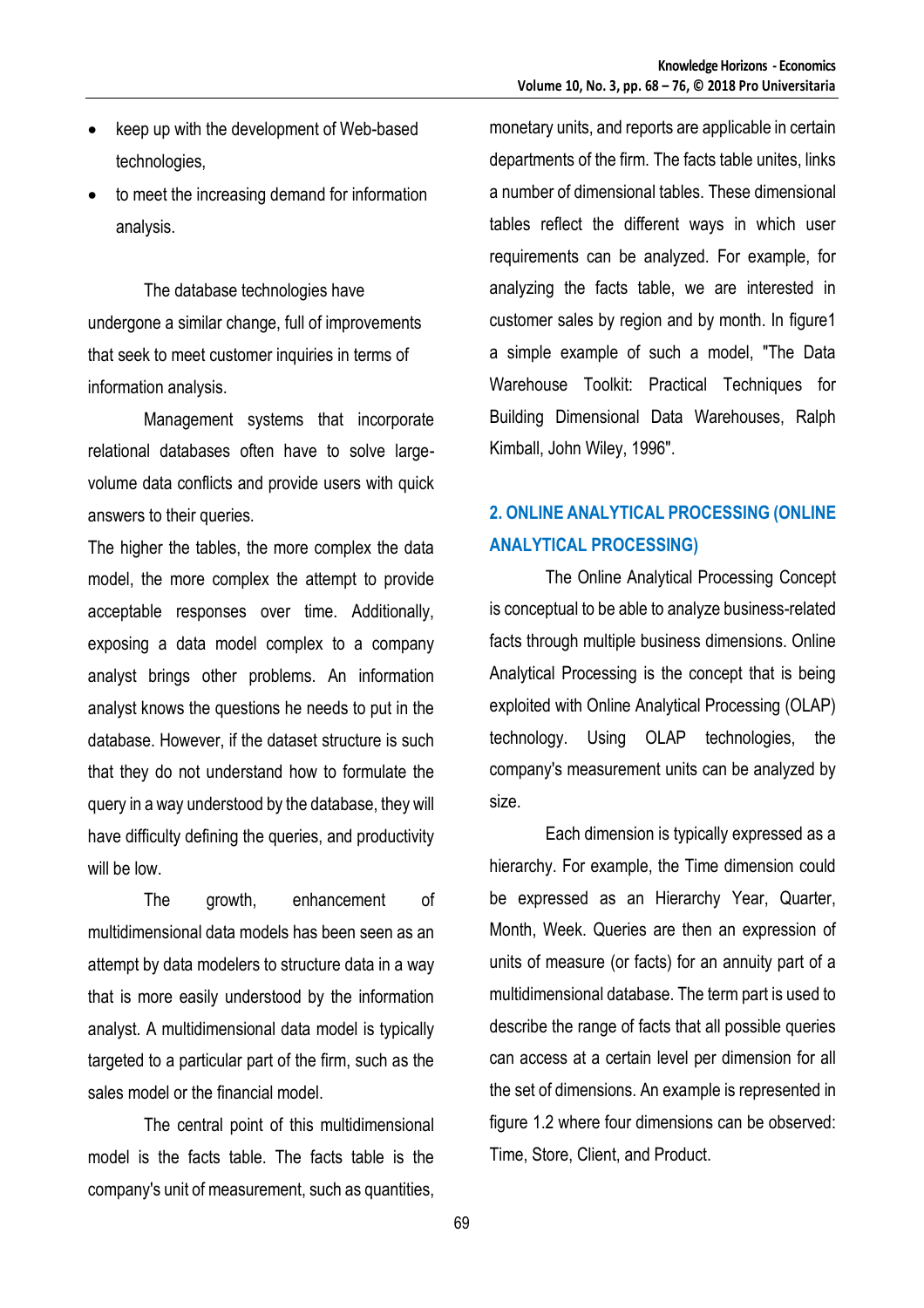



The table of facts itself is not represented in this chart. The solid line and dashed line represent two different data parts. Continuous queries are part of the month's database, store cities, all customers. For example, the query may be for sales in May of a specific product line for all customers consolidated by the store's city. The data line represented by a broken line represents the months, all stores, the sales status, and the level of a particular product.

### **3. OLAP IMPLEMENTATIONS**

The term OLAP [1] is generally the term includes a number of different technologies that have been discovered to deploy an OLAP database. The most common server implementations that were currently available are: [2]

- MOLAP,
- ROLAP,
- HOLAP.

MOLAP is the preservation for Multidimensional OLAP. The database is stored in a special, proprietary structure that is optimized for multidimensional analysis.

ROLAP is Relational OLAP. The database is a standard relational database and the database model is a multidimensional model, often referred to as a star or snowflake model.

HOLAP stands for Hybrid OLAP and, as the name stands for, is a hybrid between ROLAP and MOLAP. In a MOLAP database, data is often precalculated, which is an advantage that a query is answered in a very short time, but the drawbacks include the time taken to calculate these precalculated values and the space needed to store that one. There is therefore a practical limit to the size of a MOLAP database.

In a ROLAP database, query performance will mostly be governed by SQL complexity and the number and size of the tables that are related to the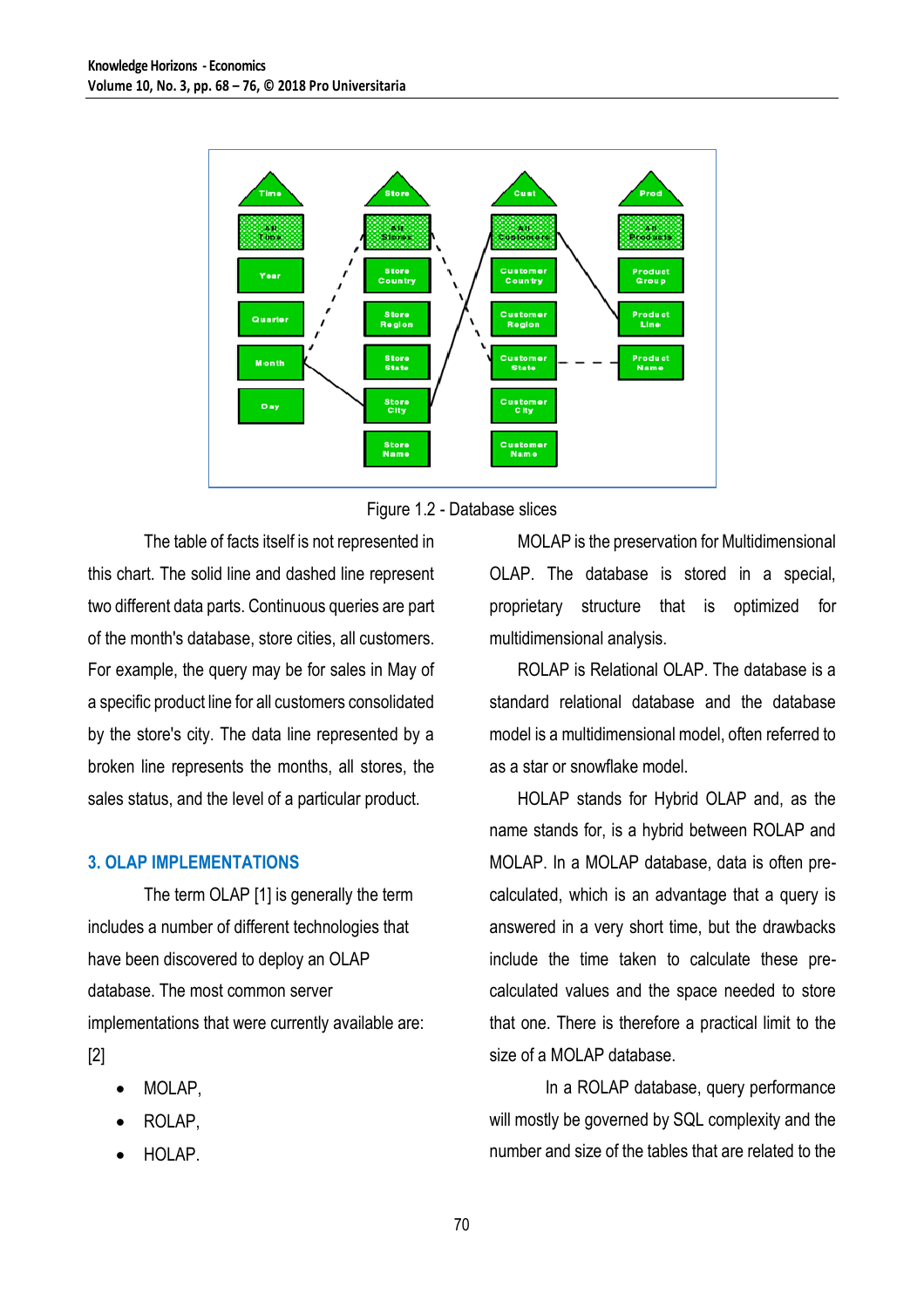query. In the context of these constraints, a ROLAP solution is generally an escalating solution.

A HOLAP database can be thought of as a virtual database in which the higher levels of the database are implemented by MOLAP, and the lower levels are ROLAP.

For example, in Figure 1.2 one or more of the product name, client name, store name, or day could be stored in a relationship while the rest of the database could be MOLAP. It can not be said that only a very low level of any size could be stored in a relational database. For example, for client size, both variables could be stored both in the customer's name and in the client's city in a relational basis.

From a user perspective, the line between what is stored in a MOLAP and what is stored in a relational basis should be unnoticed. Therefore, a HOLAP environment tries to combine the benefits of both MOLAP and ROLAP technologies. Storing them the lowest levels of a dimension in a relational basis instead of a MOLAP. Therefore, the size of the MOLAP database is reduced and therefore the time needed to perform an ante-calculation of the aggregate data is low. Queries that require data from a MOLAP section of a database will benefit from the fast performance expected with antecalculated data. Moreover, by storing the lower levels in a relational, the database as a whole (MOLAP and relational combination) can be extended to take over the benefits of a relational basis.

The above terms are used to refer to servers based on OLAP technologies. Also, there is an acronym, DOLAP, which refers to Desktop OLAP. DOLAP gives users the ability to quickly drop small cubes running on desktop or laptop computers. All of these OLAP technologies can be implemented using the IBM DB2 family of products.

MOLAP is provided with the IBM DB2 OLAP Server that is an OEM (version of Hyperion Essbase) version and is separate from the DB2 database engine. HOLAP is available by using both IBM DB2 OLAP Server and IBM DB2 itself. ROLAP and DOLAP are available with DB2, and various dimensional dimensioning tools are provided with them.

#### **4. OLAP AND METADATA**

While DB2 has accommodated successfully with each of the OLAP technologies, so far it is not accommodated with Cube views, taking into account the multidimensional structure of OLAP databases and the entity entities in which this structure is found.

OLAP environment information is stored as metadata. Matadata [3] is data about data. The nature of metadata is dependent on the context in which they are used. For example, in the ETL environment, metadata can contain information about the layout of source data and target data, transformation rules, and data about how data is loaded (number of rows inserted, uninitialized number, and related time).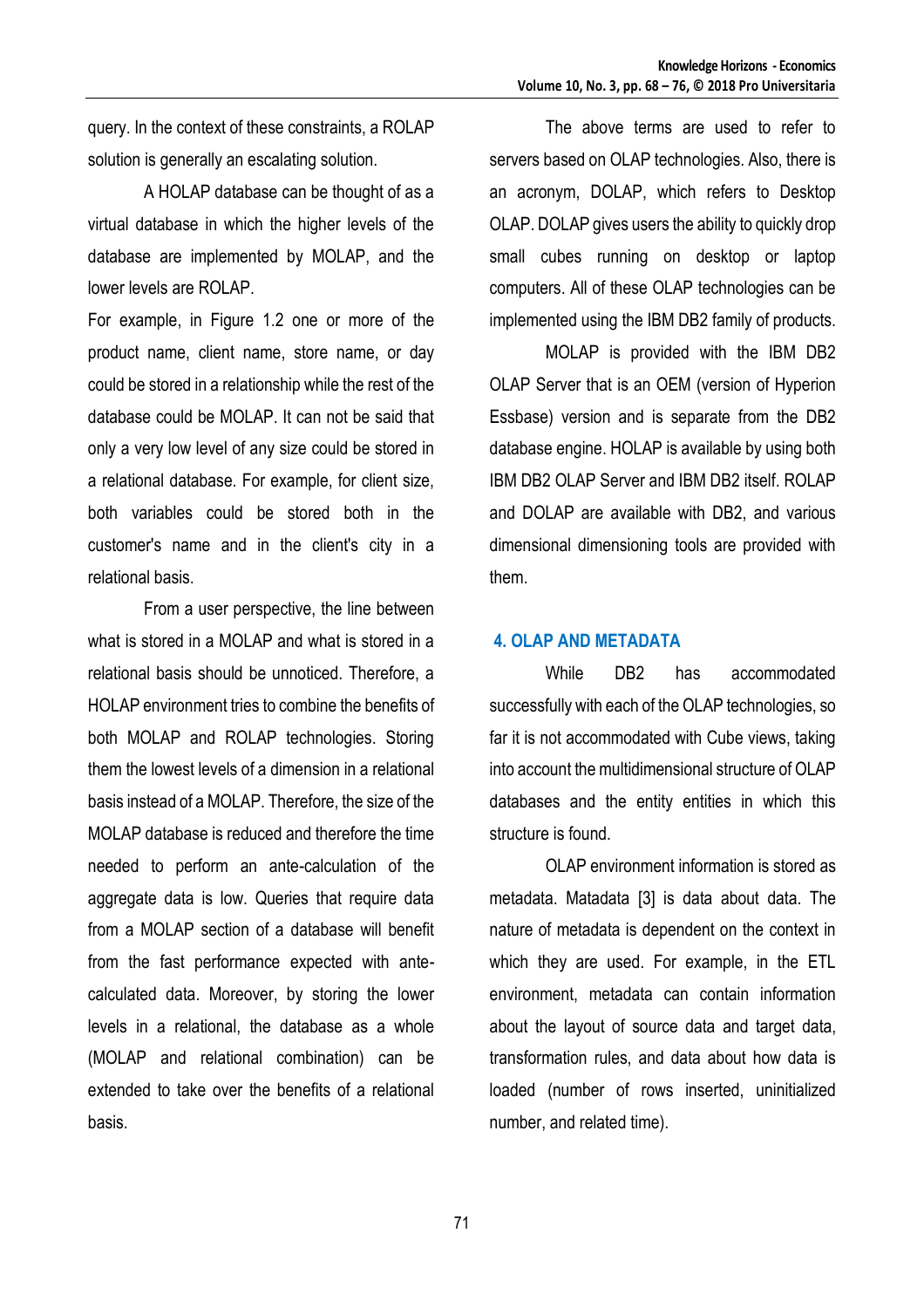

Figure 2 - DB2 Cube Views and MQTs

In the context of OLAP, the metadata will contain information about the database-based structure (typically available to the user through graphical and visual representation) so-called business metrics, measurement units that are available, and hierarchies that exist in each dimension.

The presence of metadata increases productivity because it explains the metadata user, the nature of the subject they are looking at. How a map provides a visual representation of the city, giving it a level of immediable understanding of the city's location. The same concepts can be applied to metadata.

Moreover, structured metadata can be used by applications and can increase productivity. If the metadata structure is known then we can write applications that make us use metadata. If metadata are not made available to apps, it's first necessary to discover the nature that is behind them before using them.

In a Business Intelligence implementation, there is a multitude of already defined and available metadata. ETLs may have their own metadata, the MOLAP tool may have its own meditations describing the source data that is used to load the MOLAP database and any transformation that is required to load into a MOLAP database; the tools MOLAP, ROLAP, HOLAP will also have their own metadata describing them, and the dimensions and hierarchies are represented in the database.

In the HOLAP environment, there will also be metadata describing the crossing point of what is in the MOLAP database and what is in a relational database.

All types of OLAP requests require some basic metadata: the cube model and mapping that model to a relational source. A common factor of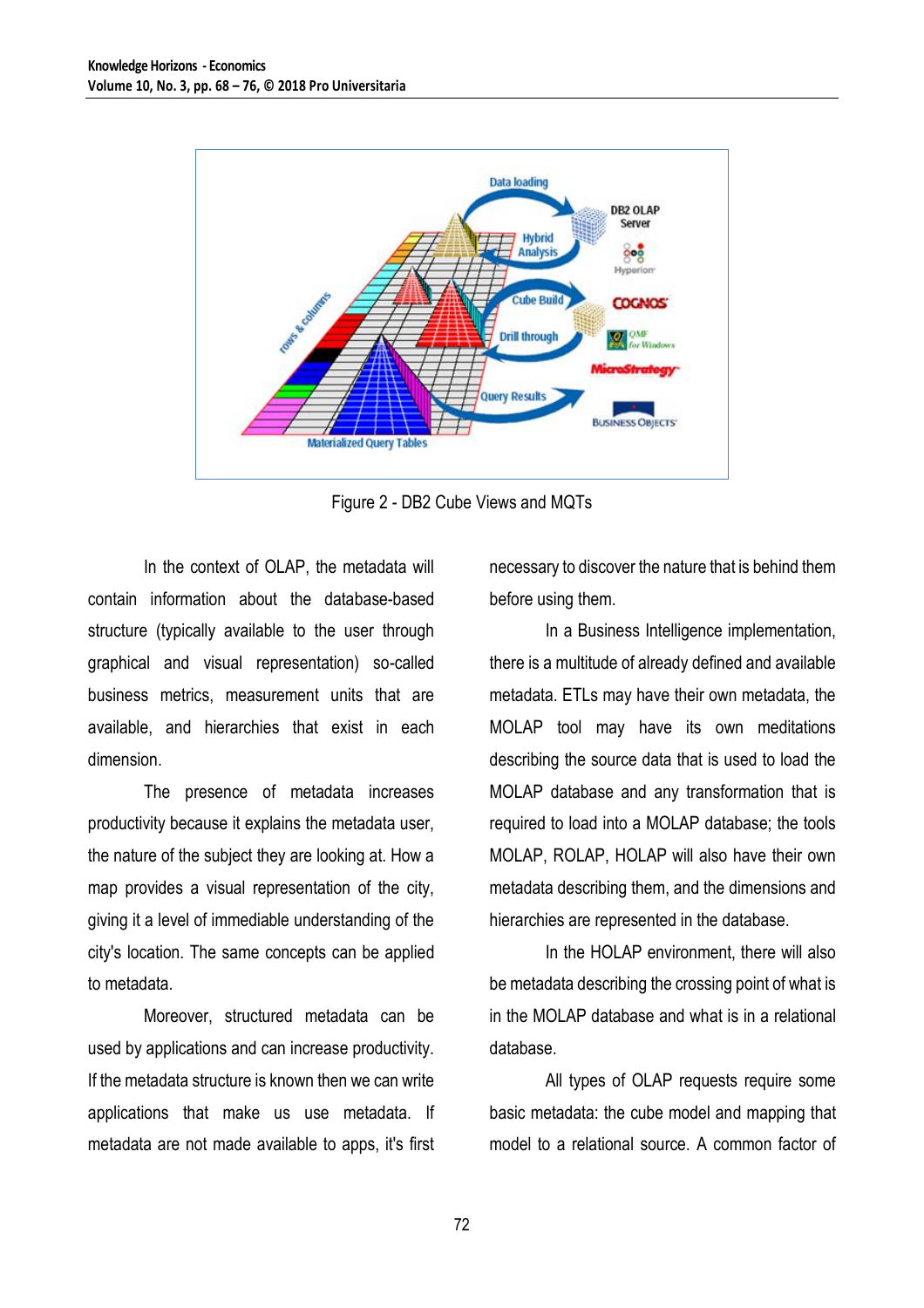these scenarios is that at a certain point, a query against the relational database must be generated.

When implementing an OLAP environment, there are a number of current issues an analyst needs to solve in designing an OLAP database.

#### **a) Metadata flow**

There is actually a metadata flow that traverses the product set that can be installed in the business intelligence environment. Part of the problem may be that there is no metadata flow but only isolated metadata groups that support different parts of the solution that has been deployed. In this case, the challenge is that every part of the implementation where the metadata is required, it is necessary to take steps to re-recreate the metadata. This process of loss of information and rediscovery is expensive and generates errors. This is not the only problem. If the schema changes, all tools and applications will need to be updated.

## **b) Optimizing and managing common summary tables**

Organizing effective multidimensional data requires the ability to create and organize aggregates and index data across multiple dimensions. Aggregation organization is particularly challenging as demand grows greatly in terms of storing multiple-data data.

For the aggregation of all combinations across all sizes to provide weekly data for the past two years for 1,000 products sold to 500,000 customers, a multi-dimensional space of:

104x1000x500,000x4=208,000,000,000

sales figures.

OLAP models are very rare; they typically include several sizes and require additional storage for aggregates such as months, quarters, years, product groups, and sales regions. The space and time required to produce such aggregates can make the aggregation impractical.

The alternative for aggregating anyone is the choice where aggregates are built within the multidimensional space. In fact, the multidimensional space completely contains the same number of total values, only some of these values are pre-aggregated and stored; the rest are aggregated upon request.

However, the mission of deciding which values should be pre-aggregated is a major challenge for DBA people, and typically involves DBA in analytical work to determine whether preaggregation summary tables are set in a manner established by the DBA.

# **5. EFFICIENT MULTIDIMENSIONAL MODEL. THE CUBE MODEL**

The metadata model for viewing cubes with DB2 is intelligible a model capable of shaping a wide range of schematics from simple to complex. The various OLAP tools place relative importance on the different types of objects in the OLAP model. Metadata from DB2 Cube Vids have been discovered with built-in flexibility to accommodate these differences.

The metadata model in DB2 Cub Views is at a good level, a review of what is depicted in figure 3.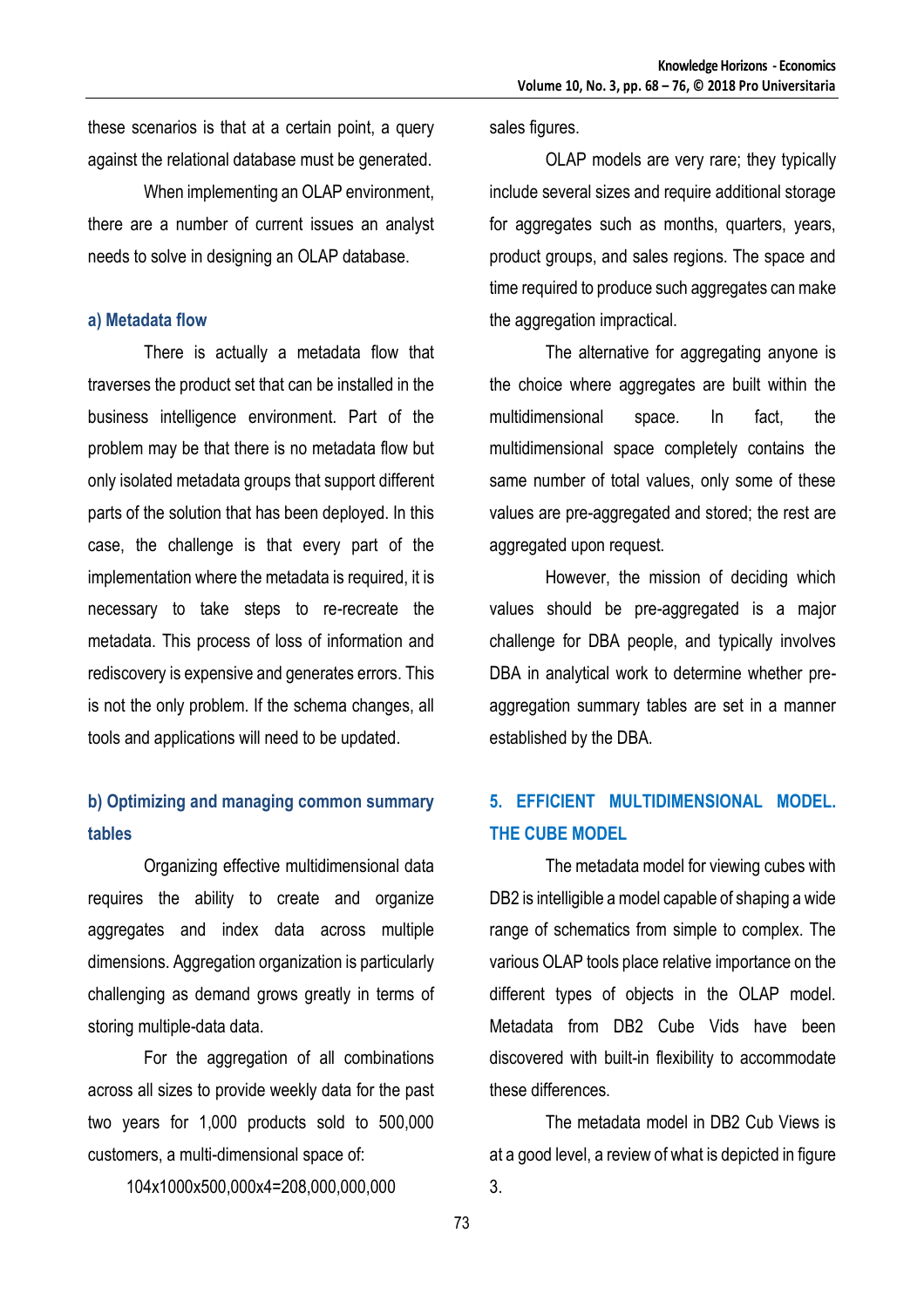

Figura 3 - DB2 Cube Views and MQTs

The figure 3 demonstrates how the cube metadata indicated at the top of the diagram maps the relational tables built into in the DB2 UDB V8.1 indicated at the bottom of the diagram.

Cube metadata define two major structures, the cube pattern and the cube. The cube model can be compared to a conceptual OLAP database. The cube model can be built in several ways. Lists OLAP metadata objects to relational structures in DB2 UDB V8.1. The metadata objects that are stored in the cube model are objects, dimensions, hierarchies, attribute measures, and attribute-to-attribute relationships.

The cube [4] is an extrapolation of the general cube pattern. It is possible to have a cube or multiple cube pattern for the cube model. A cube is the closest object to a MOLAP database. Matadata objects that are stored in the cube are:

- facts cube,
- Dimensions cube
- Cube hierarchies.

Certain query tools are able to directly link metadata from DB2 Cub View via the DB2 Cub View API.

The metadata user interface in DB2 Cube Views is the graphical user interface on the workstation named OLAP. The OLAP Center is a Java ™ -based utility that uses DB2 UDB V8.1 OLAP is a basic utility that uses the usual classes and maintains the same look and behaves like other DB2 GUI tools. The OLAP Center can be launched by other DB2 UDB V8.1 tools. The architecture of OLAP is described in the picture.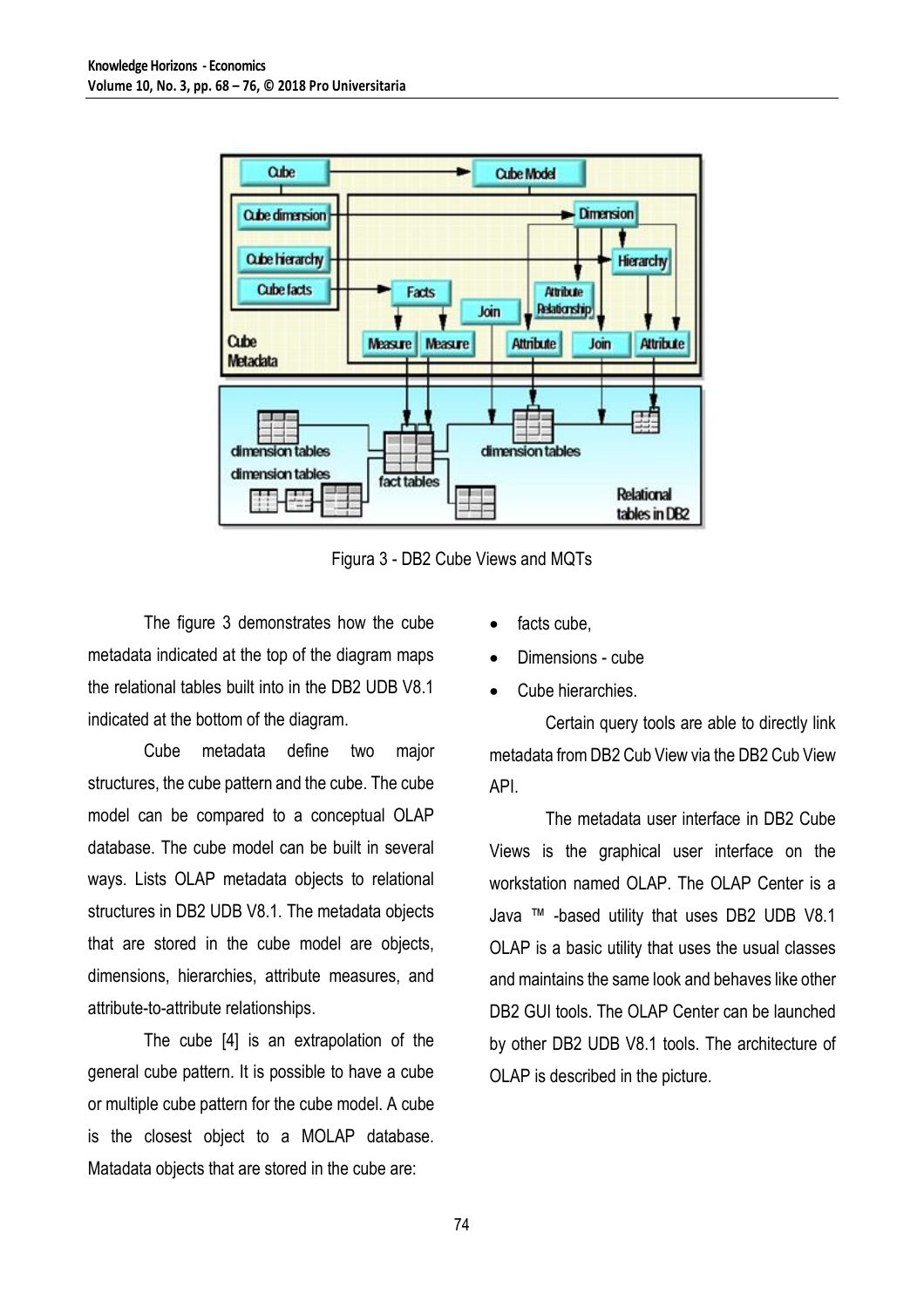# **6. OPTIMIZE SUMMARY TABLES. OPTIMIZATION ADVISOR**

An analyst using OLAP query tools, capable of sharing data in different ways, in different combinations of levels within the hierarchy for each dimension. Queries that are aggregated on the database will be better resolved if the data needed

for these queries have as a source the summary tables rather than the database as the source. The analyst should summarize the Optimization Advisor tables. The interface to Optmization Advisor is a wizard called OLAP Center. The main purpose of the program is to build Materialized Query Tables (MQTs) for certain query queue cubes.



Figure 4 - Optimization MQT

Optimization Advisor takes the input values that are entered into the OLAP Center as input data and the statistics are kept in the catalog tables. Queries that take advantage of MQT use include:

- types of ROLAP inquiries
- queries used to load MOLAP databases from DB2 UDB V8.1;
- queries generated in a HOLAP environment

### **7. CONCLUSIONS**

Following the study on "Business Intelligence and OLAP," we note that a multidimensional data model is typically targeted at a particular part of a firm, such as a sales model or

financial model. At the same time, the central point of this multidimensional model is given by the facts table. I notice that the OLAP model information is stored as a metadata, and the metadata is data about the data. At the same time, ETL tools may have their own metadata, the MOLAP tool may have its own meditations describing the source data that is used to load the MOLAP database and any transformation that needs to be loaded into a MOLAP database; MOLAP, ROLAP, HOLAP will also have their own metadata describing them, and the dimensions and hierarchies are represented in the database.